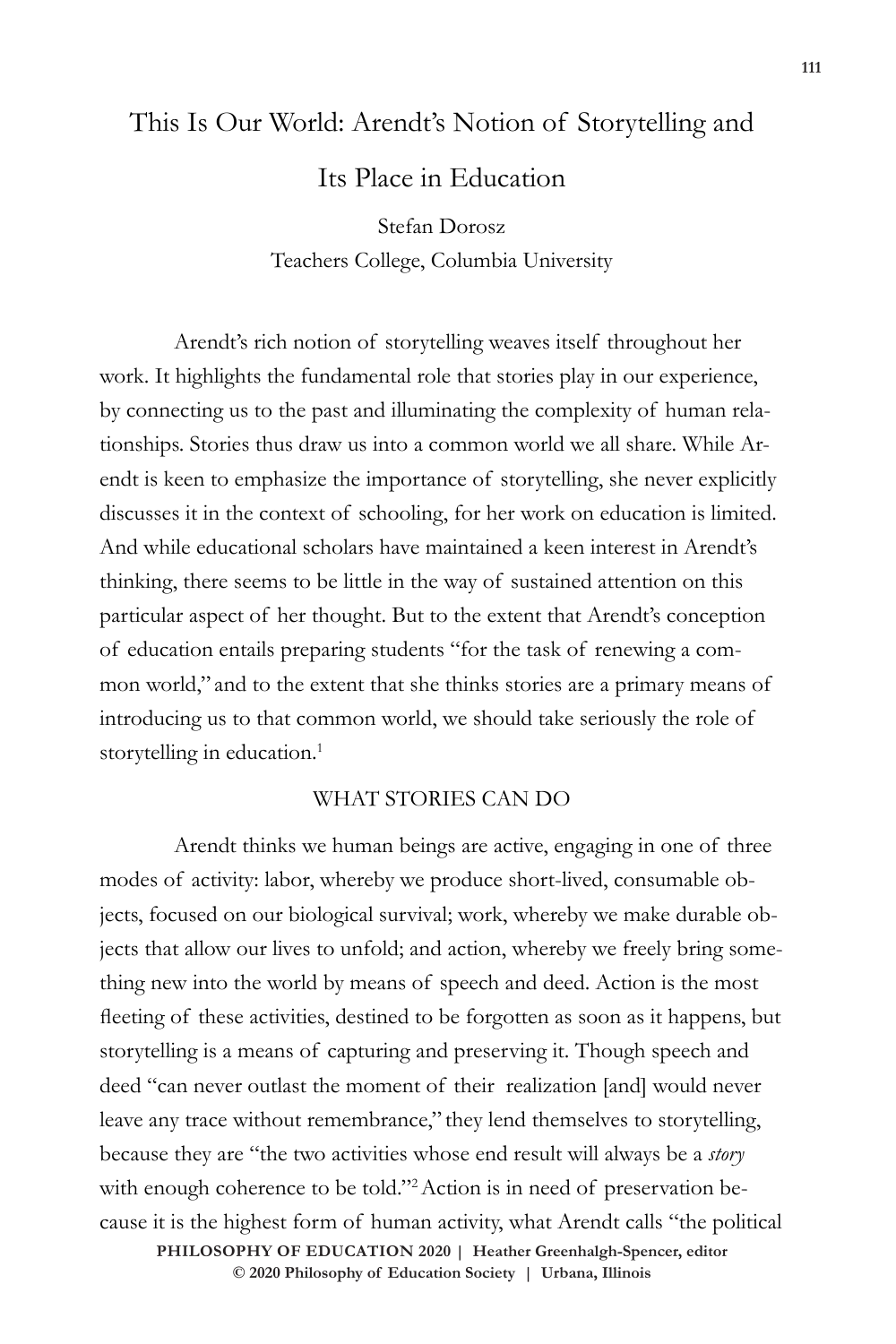activity par excellence."3 Storytelling is therefore a means of conserving the best of what we do, the distinctive expression of what makes us human.

Despite the deep connection between our actions and the storytelling they can inspire, we cannot tell our own stories as we are living them. Insofar as stories reveal who we are, insofar as they make sense of the words and deeds of our lives, Arendt thinks they can only be told retrospectively, because "what the storyteller narrates must necessarily be hidden from the actor himself, at least as long as he is in the act or caught in its consequences."4This suggests that we need storytellers, to help tell the stories of our lives and to help make sense of who we are, both as individuals and as peoples. If it is only stories that can fully express our distinctive character, by capturing what we say and do, then it is only storytellers that have the ability, and perhaps the responsibility, to preserve the character of individuals and peoples for generations to come.

At first glance, this idea appears to undermine our capacity for narrative agency. If spectatorial storytellers are better placed than us to tell the stories of our own lives, then we would have trouble conceiving of our chosen actions as part of a larger story. We would find it difficult to live with a sense of narrative unity.<sup>5</sup> But recall Arendt's suggestion that the full meaning of what we say and do is hidden *while* we are "in the act or caught in its consequences." This need not prevent us from being able to reflect in a narrative mode, at least after the immediate consequences of our action have passed. That the spectator has a privileged view does not suggest that we are incapable of telling our stories. Rather it suggests that telling our own stories should not be a solitary activity. We need other storytellers to help give shape to our narratives.

While Arendt never explicitly defines what she means by stories, she says that they may be "told and retold and worked into *all* kinds of material."6 But to the extent that stories can most faithfully capture speech and deed, Arendt seems to esteem three particular forms of storytelling about human affairs: history, literature, and theater. She sees history as a narrative of human events, literature as an acute description of human predica-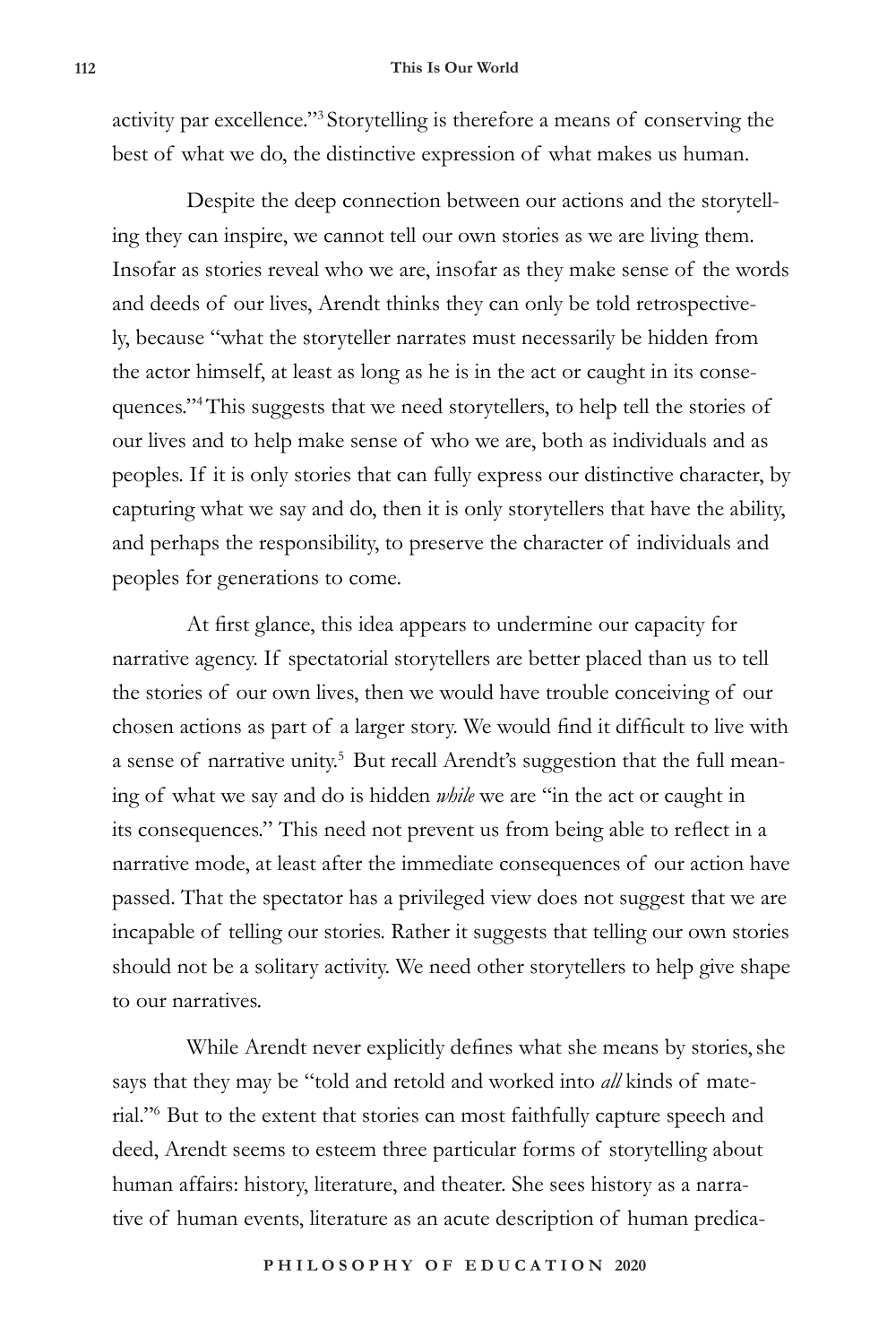#### **Stefan Dorosz 113**

ments, and theater as the artistic expression of the political sphere of human life.7Although there is no guarantee that each of these modes of storytelling can accurately capture and convey human action, they each have the potential to preserve the past as well as disclose the meaning of what we say and do.

This disclosed meaning is not some proposition that can be extracted from a story, nor some neat 'moral' to which a story can be reduced. As Arendt notes, "storytelling reveals meaning without committing the error of defining it . . . it brings about consent and reconciliation with things as they really are."8This meaning cannot be explicitly defined, otherwise it would be obscured. Instead it is revealed, in part, by being reconciled with things as they really are. We need not take this phrase "things as they really are" too literally; stories do not have to be factually accurate to reveal meaning. In being *reconciled* with things as they really are, stories reflect the verisimilitude of human experience. As such, they contribute to an understanding of the human condition by making sense of human action.

In making sense of what humans say and do, stories do not necessarily reveal some definitive account of the complexity of human affairs. Rather they simply render such complexity intelligible. They do this by not only revealing human action but also illuminating what Arendt calls the "web' of human relationships."<sup>9</sup> Actions happen between people, and out of this space in-between arise their interests. An *inter-est* (literally what lies between) relates people to each other and connects them, and interests between many people tie them together in a web of relationships. Though they are intangible, interests form the background for all human action. As Arendt observes, "most action and speech is concerned with this in-between, which varies with each group of people, so that most words and deeds are *about*  some worldly objective reality [some interest] in addition to being a disclosure of the acting and speaking agent."10Stories have the capacity to capture both our action and what lies between us, thus revealing our distinctive character and illuminating the complex reality of human relations.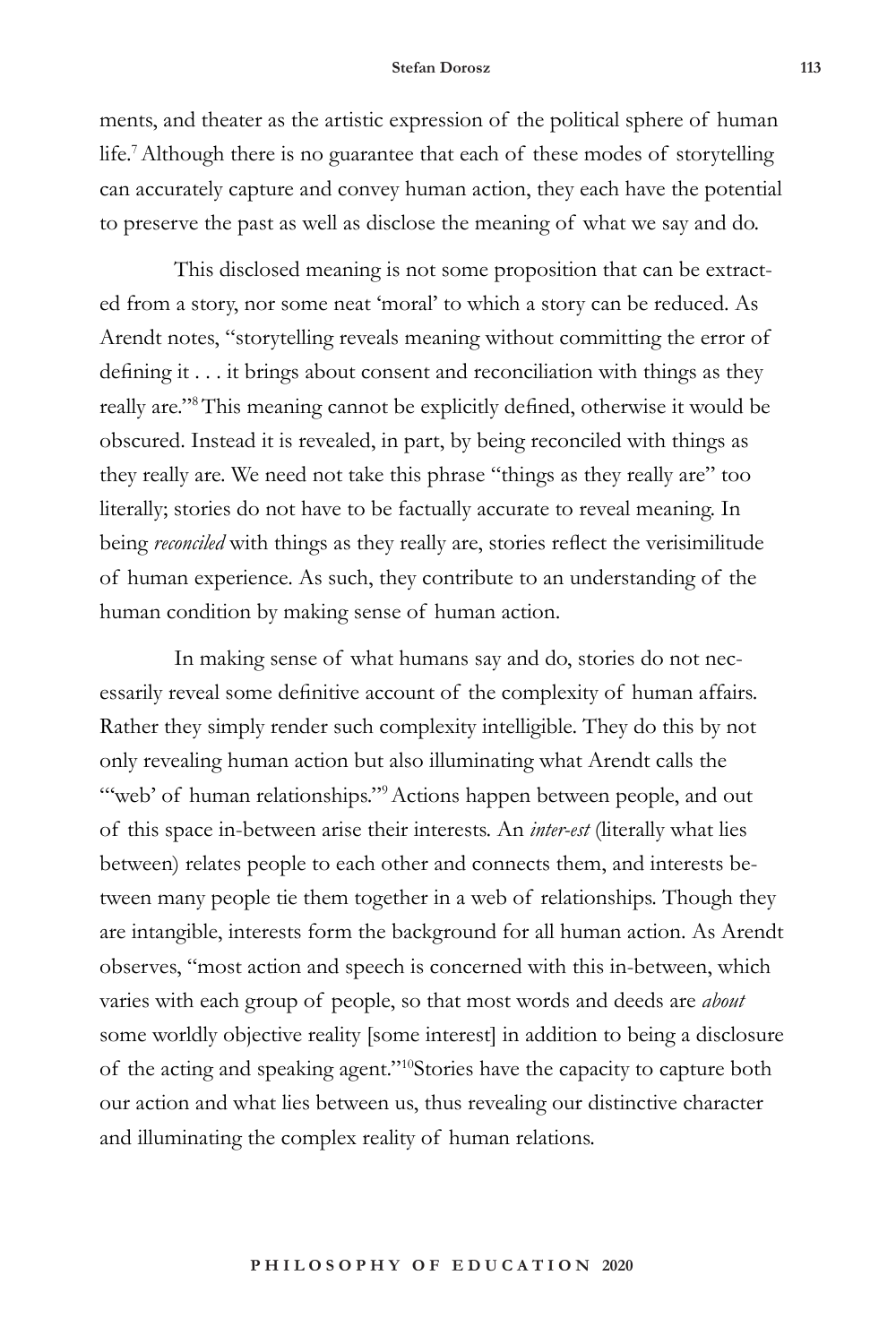## THE FACULTY OF DEPTH

Arendt thinks that the essence of educational activity is conservation: to cherish and protect the child against the world and the world against the child.11Teachers need to shield the world against what Arendt calls "the fact of natality, through which the human world is constantly invaded by strangers, newcomers whose actions and reactions cannot be foreseen by those who are already there and who are going to leave in a short while."<sup>12</sup> In order to protect the world against this potentially destructive change, and against the mortality of those "who are going to leave in a short while," teachers must introduce students to the world in such a way that the best of it may be kept alive and renewed. One of the ways they can prepare students for this task of renewal is by telling the world's stories.

Since the world is necessarily older than students, Arendt thinks learning about it inevitably means learning about its history.<sup>13</sup> This suggests that students cannot renew the world without being exposed to stories about its past. The world has a history which informs our ways of life. While each successive generation of students will renew those ways of life, making their own distinctive mark, they always do so against the backdrop of what has come before. Students may feel pride about their ancestors' achievements and shame about their moral failings, and these feelings help shape their standards and aspirations. But students can only have these feelings if they know the stories of our collective past. Without such stories, they can have no connection to history, and without such a connection, the world cannot be renewed.

Stories about the past can do more than provide students with the material required to renew the world. They can also help to promote what Arendt calls "the dimension of depth in human existence [because] depth cannot be reached by man except through remembrance."14 For Arendt, memory is the faculty of depth.<sup>15</sup> On the one hand, the weight of the phrase "dimension of depth in human existence" suggests that such having such depth is desirable, something to which we should aspire. On the other hand, it suggests that reaching such a depth may only be available to those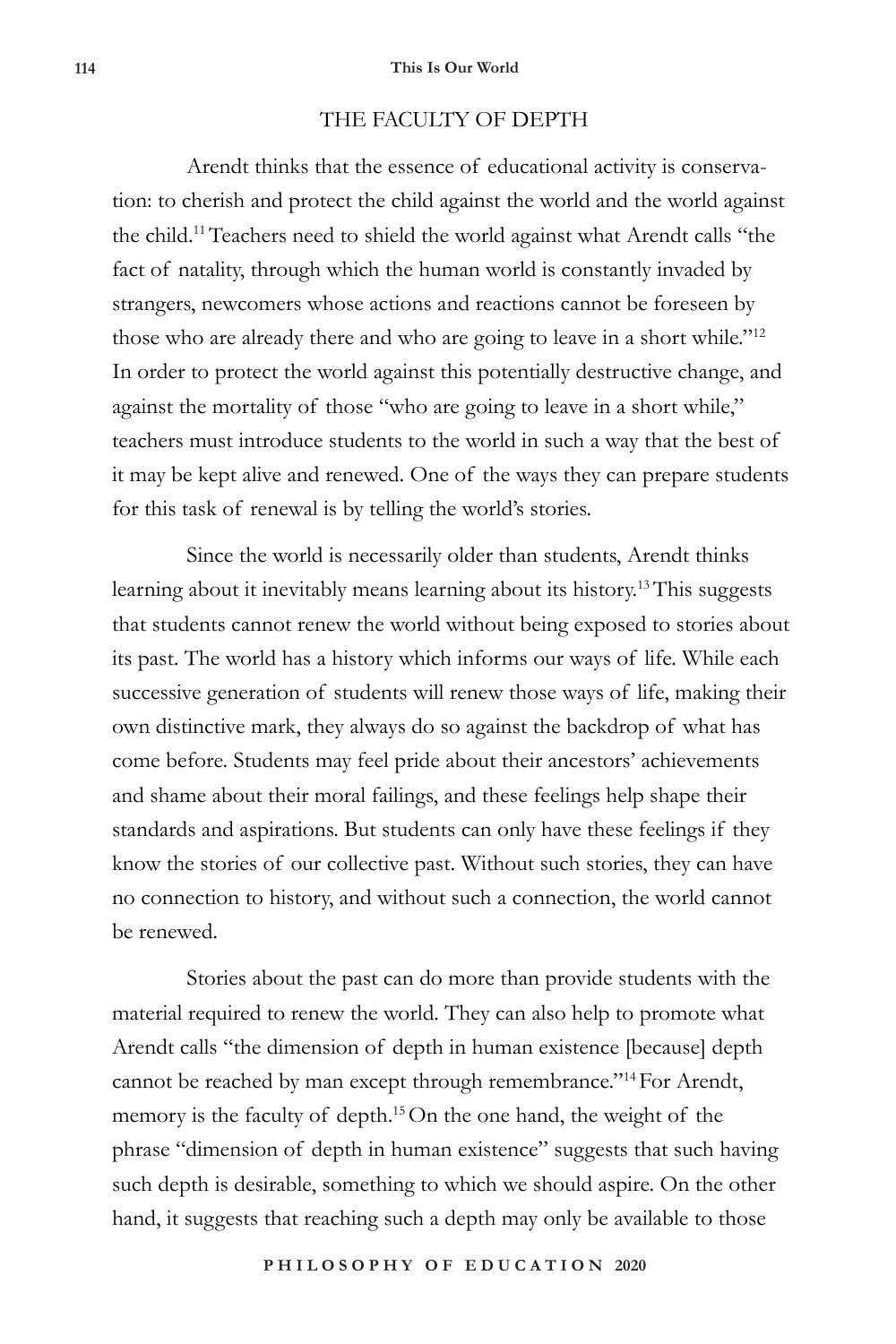#### **Stefan Dorosz 115**

with sufficient experience of human existence. So seeking this depth in the classroom might seem like an inevitably fruitless task. But depth is surely a matter of degree. Even if some stories of the past are not relatable to certain students, they will always offer the opportunity to achieve at least some measure of depth. These stories can also be thought of as exercises in the art of remembrance, cultivating the faculty of depth so that it can be exercised more fully in the future.

In addition to helping us develop the capacity for remembrance, stories of the past have the potential to teach us about human greatness. Arendt tells us that the Greeks believed "history receives into its remembrance those who through deed and word have proved themselves . . . and their everlasting fame means that they, despite their mortality, may remain in the company of the things that last forever."16 Students who learn about such deeds and words are made aware of what it takes to be remembered, of what it means to be great. Arendt notes that the Romans were even more deferential to the past than the Greeks, in thinking of "the past *qua* past as a model, ancestors, in every instance, as guiding examples for their descendants; to believe that all greatness lies in what has been."17 In light of these two attitudes from antiquity, stories about the past can be used to suggest a measure of greatness. Students who study the past can ask, "Are we worthy of our ancestors?" They can use stories of the past to shape their own understanding of what constitutes greatness. Such stories can serve as both a measure and a model of worthy speech and deed.

The problem with only hearing stories of past glory is that students will be precluded from achieving the full depth of remembrance. To only tell stories of past greatness is to tell a one-sided story of a many-sided past. Arendt praises both Homer and Thucydides for their attempts to achieve historical objectivity by telling *multiple* sides of the same story: the former told stories about the conqueror and the conquered, while the latter was able to articulate the different points of view involved in a particular historical event.<sup>18</sup> When exposed to different historical viewpoints, students can develop a nuanced account of history, inspiring neither blind nostalgia nor blanket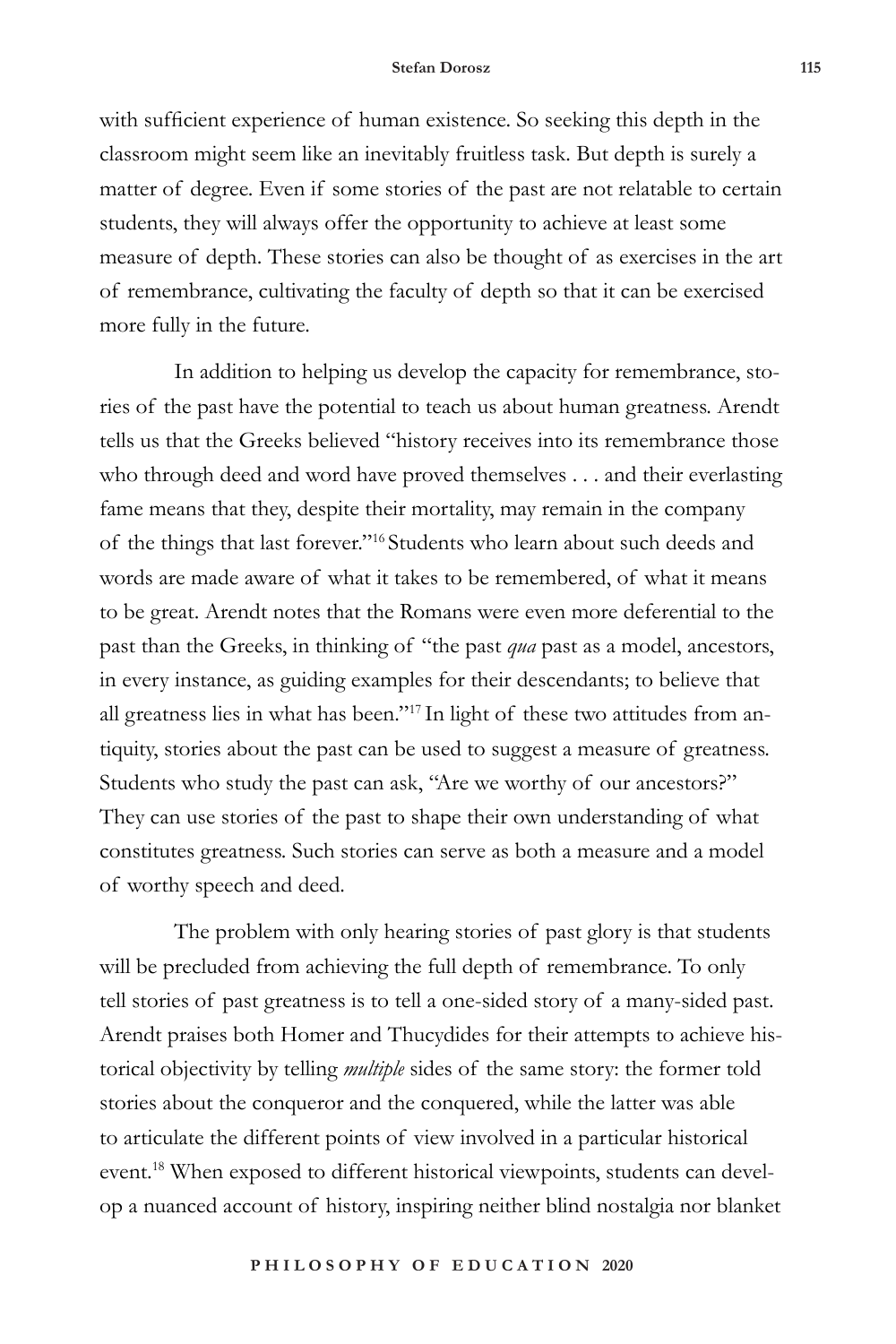disdain. Told together, these different stories can encourage an attitude to the past that is both respectful and critical. But students can only gain such critical awareness from a deep familiarity with a comprehensive collection of stories about the past.

Stories can also help students to cultivate an ethical relationship with the past.<sup>19</sup> Such a relationship involves seeing the past as making moral demands on us, encouraging us to acknowledge our responsibility to it. One way this can be achieved is to have students be exposed to first-person narratives, which uniquely animate the story being told. The goal here is not to have students try to imagine exactly what a given person was feeling, but rather to have them acknowledge their responsibility to that person, as a fellow human being, and to the past itself.

It is easy for students to think that history is a collection of stories about individuals who shaped the past through their actions alone. But, like any story, a story of the past has the capacity to reveal human complexity. As Arendt astutely notes, "we can at best isolate the agent who set the whole process into motion; and although this agent frequently remains the subject, the 'hero' of the story, we can never point unequivocally to him as the author of its eventual outcome."20This is because a story and its actions are enacted among human beings, in a social context, in the midst of a web of human relations. The more a historical story is attuned to these complexities, the better chance students will have of appreciating the depth and richness of the past.

Not only do stories of the past forge some common ground between us and our ancestors, they also provide common ground for those of us who share such stories in the present. According to Arendt, we are connected to each other in the context of what she calls a public world. This world is made up of enduring human objects, both physical and intangible, including stories of the past. Such stories provide a means for us to come together as human beings, by sharing in a common world. They also provide the means for students to inherit this world when they enter public life. They can give students common frames of reference which will allow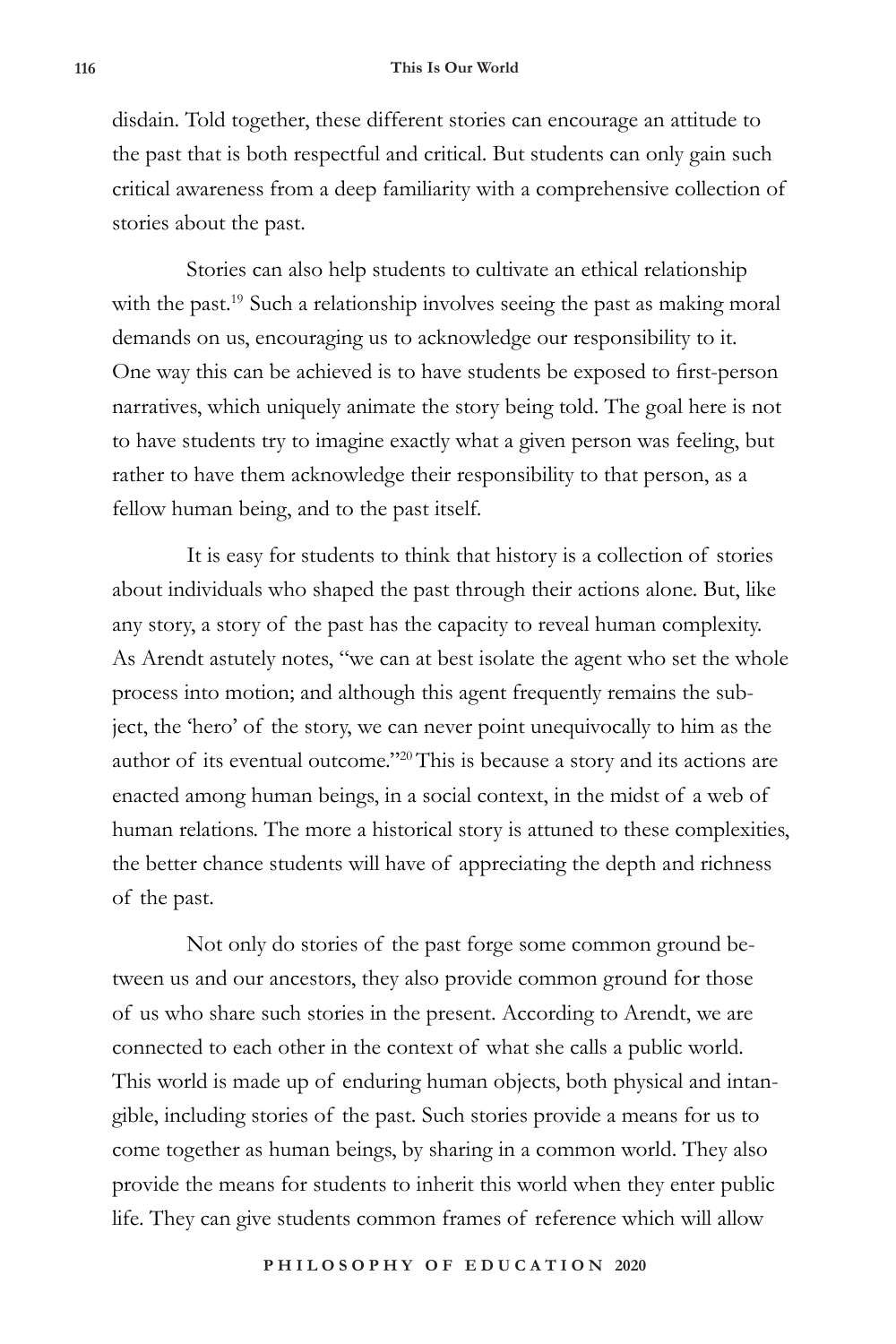them to share as equals (at least in this respect) in the common world. Stories of the past therefore allow students to be connected both to their ancestors and to their future peers in the public sphere.

## A SPIRIT OF VITALITY

If telling stories about the past exercises our faculty of depth, then the act of storytelling itself can be said to exercise the faculty of imagination. Arendt says that while memory is the faculty of making present the past, and divination is the faculty of making present the future, "imagination does not need to be led by this temporal association; it can make present at will whatever it chooses."<sup>21</sup> Despite making the distinction between memory and imagination as faculties, Arendt does not mean to suggest that memory has a monopoly on history while the imagination can only deal in fiction. In fact, Arendt says that "the [only] distinction between a real and fictional story is precisely that the latter was 'made up' and the former not made at all."<sup>22</sup>Telling any kind of story, whether of past reality or atemporal fiction, requires making present what is absent, which requires the imagination.

While the faculty of depth connects us to our ancestors and, subsequently, to our common world, the faculty of imagination makes us fully alive. Arendt says that "without repeating life in imagination you can never be fully alive, 'lack of imagination' prevents people from 'existing."<sup>23</sup>This is not to suggest that you cannot live fully unless you tell stories. Rather it is to suggest that the act of storytelling—the act of repeating life in the imagination—is a "part of living."24 Just as a sense of depth is achieved through memory, a sense of vitality is achieved through imagination.

We might take the phrase "repetition of life in the imagination" to mean that those who tell stories should be faithful to life rather than create fiction. Indeed, Arendt understands writers of fiction as adhering to the following principle: "Be loyal to life, don't create fiction but accept what life is giving you, show yourself worthy of whatever it may be by recollecting and pondering over it, thus repeating it in imagination; this is the way to remain alive."<sup>25</sup>But far from being a prohibition against poetic license, or a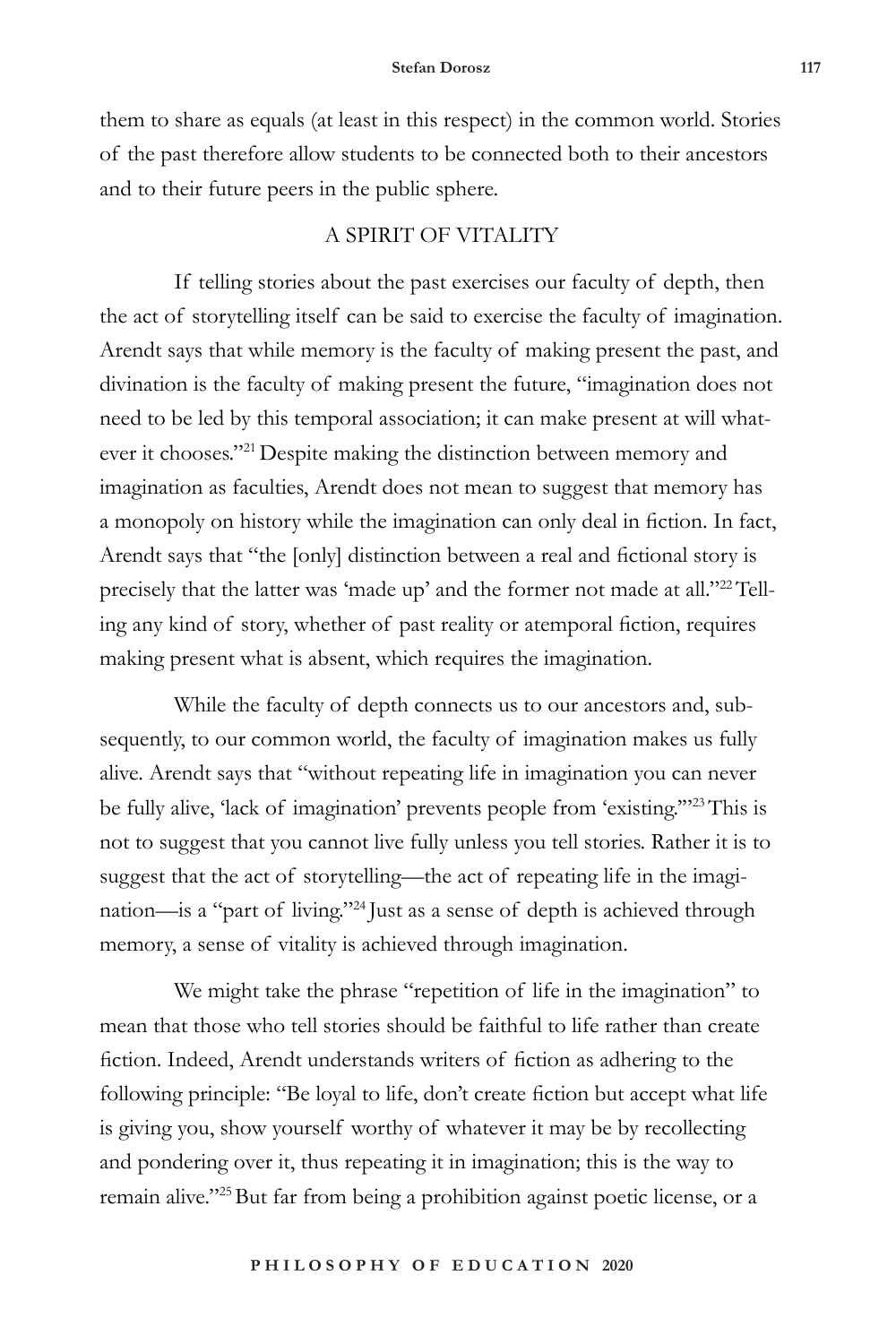#### **118 This Is Our World**

decree that stories must be autobiographical, this passage implies that all stories, fiction or otherwise, should remain true to the experience of life. They should, as Hamlet says, hold the mirror up to nature. While fictional stories may be imaginatively elaborate and remote from our immediate experiences, Arendt is suggesting that such stories will only resonate with their audience if they capture something authentic about the human experience. Those who write and tell stories can only achieve this authenticity by repeating life in their imagination.

If Arendt is right about the connection between telling stories and being fully alive, then it is worth considering whether students should be given the opportunity to tell their own stories. The primary purpose of such an exercise would not be to produce creative writers, nor would it be to cultivate creativity (though that might be a pleasant side-effect). The central aim here is to give students the chance to repeat life in the imagination. The content of their stories is of secondary concern. Similarly, the mode of storytelling is of no particular importance beyond teaching students about matters of form. Whether students tell their stories through prose, poetry, or even drama, what matters is the fact that they are given the opportunity to repeat life in their imagination and, therefore, to be alive.

Although the specific form and content of students' stories should not be a primary concern, the quality of the storytelling should not be overlooked. What is at stake here is not so much the quality of the final result, the story in finished form, but rather the quality of the process itself. Not only can students feel alive when repeating life in the imagination, they can also develop the capacity for patience. As Arendt observes: "only if you can imagine what has happened anyhow, repeat it in imagination will you see the stories, and only if you have the patience to tell and retell them . . . will you be able to tell them well."26Given that it takes patience to appreciate the complexities of the public realm, students should be given ample opportunity to cultivate this virtue before entering public life. While storytelling is obviously not the only activity that encourages patience, the fact that it can do so while also making students feel alive suggests that it could play a significant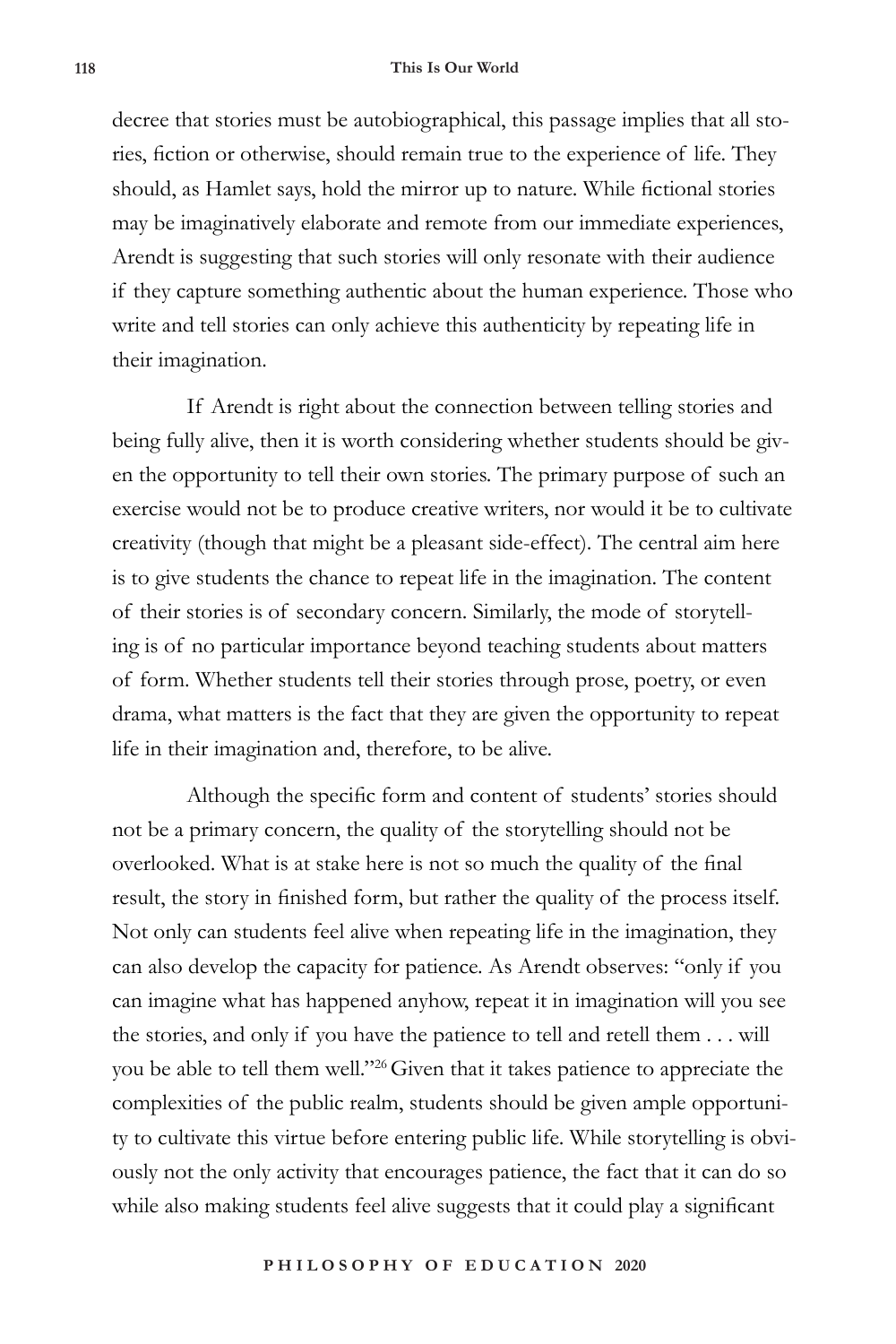role in a student's learning experience.

## A SENSE OF POSSIBILITY

As we have seen so far, storytelling has two fundamental capacities: preserving the past and illuminating the complexity of human affairs. When these two capacities are appropriately combined, they yield a third capacity: suggesting possibilities for future action. Though we can be inspired to act by looking to models from the past, we can only emulate these models at best. We cannot completely imitate them because of the inevitable uniqueness of our particular web of human relationships. But when we combine our knowledge of the past with a general human understanding (whether it takes the form of empathy, insight, or both), we can *see* future possibilities. Stories play a fundamental role in expanding our horizons and giving us a sense of what may be possible.

Stories of the past are of particular importance with respect to preparing for the task of renewing the world. Students will always be able to change the world accidentally, of course, but without a deep knowledge of the past they will not be able to change it meaningfully.<sup>27</sup> Stories of the past do more than just provide fodder for critique. They can give students an opportunity to develop an informing relation with the past, giving them a standpoint not provided by the present. These stories can also enable students to make comparisons, by asking, "How are we faring in relation to our ancestors? In what ways are we falling short? How can we do better?" Without stories of the past, students will lack the necessary perspective to conduct an honest self-appraisal. And without an authentic assessment of current circumstances, they will have a diminished capacity to renew the world in the future.

To what extent, though, should stories in school be used to provide a future-looking orientation? On a conservative reading of Arendt, it would seem that only stories of the past should be told in school. This is because the school is responsible for protecting "what is new and revolutionary in every child,"<sup>28</sup> which requires the creation of a stable environment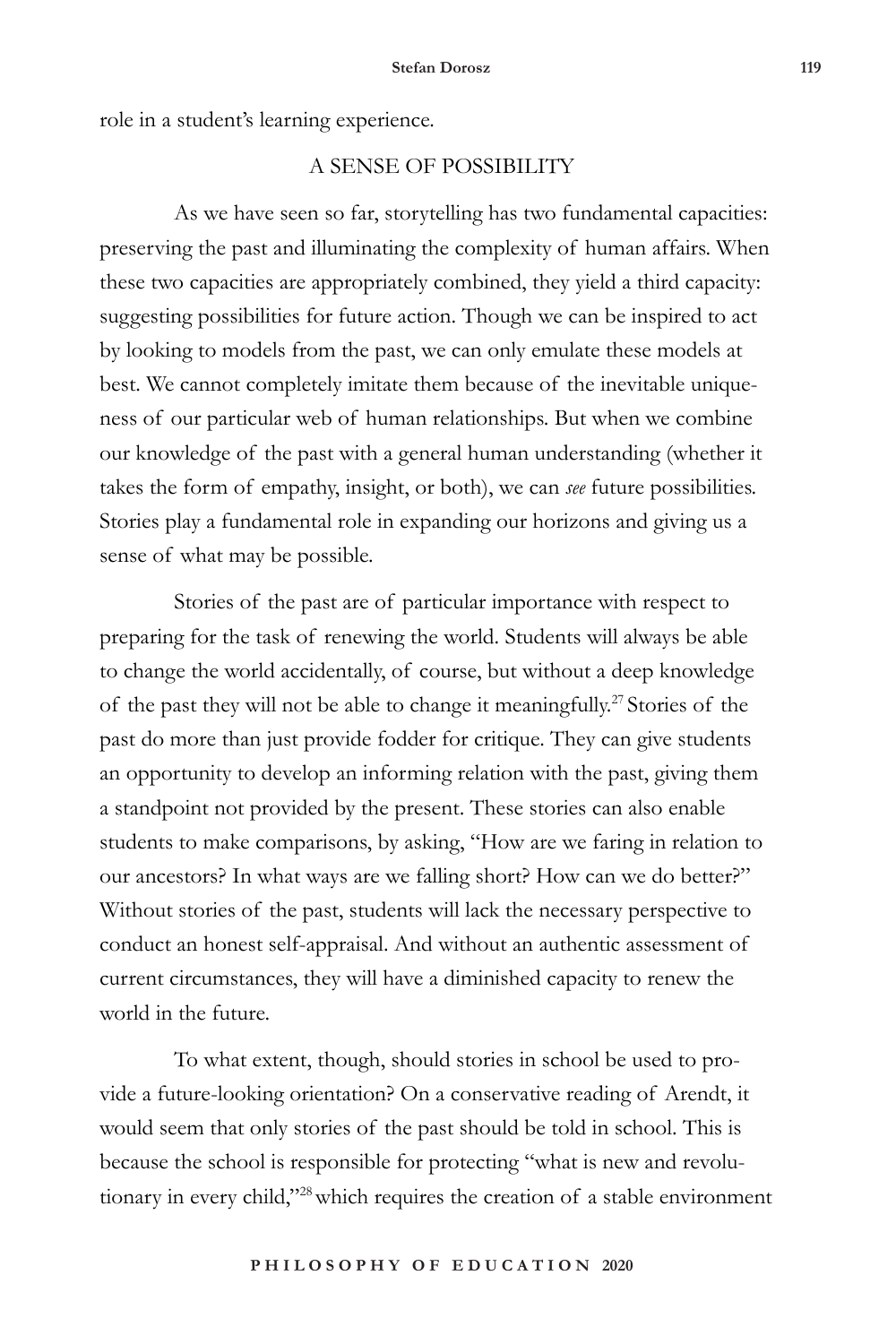#### **120 This Is Our World**

where children can be children and the influences of political (public) life are kept at bay. Stories which focus on the unknown, unpredictable future may undermine this environment's stability. The only appropriate stories for maintaining this environment are those of the fixed, unchangeable past. Given that the school is not responsible for directly creating active citizens, while students are still in school, educators have no need to tell stories about the future.29 Their responsibility is to prepare students for active citizenship when they enter the public realm, and it can best fulfill this responsibility by telling stories of the past.

This conservative reading can be complicated, however, by considering what exactly Arendt means by "renewing" the common world. One sense of 'renewal' is 'to continue' or to 're-establish' something from the past. Another sense is more literal: to re-new, to make new again. Arendt seems to mean the latter, when she talks about the world being "set right anew" and educating "in such a way that a setting-right" of the world is possible.<sup>30</sup> For a school to prepare students for active citizenship, it must therefore prepare them for setting the world right. This means that though stories told in school might not explicitly focus on the future, they must surely *inspire* the kind of future action required to set the world right anew. This means that such stories cannot help but raise possibilities for the future.

It can be difficult to know how to read Arendt's claim that "the function of the school is to teach children what the world is like and not to instruct them in the art of living."31 If the school's task is to prepare students for living in the public realm, then how could it not instruct students in the art of living? What Arendt means, it seems, is that the arts of living can only be exercised once students are out of school and in the public realm, and that the best way to prepare students for such a life is to teach them what the world is like. This requires telling stories about the world, in effect saying, "this is our world," with all its defects and its possibilities.<sup>32</sup> Not only can these stories provide motivation, they can give students the historical understanding they need to imagine future possibilities of setting the world right.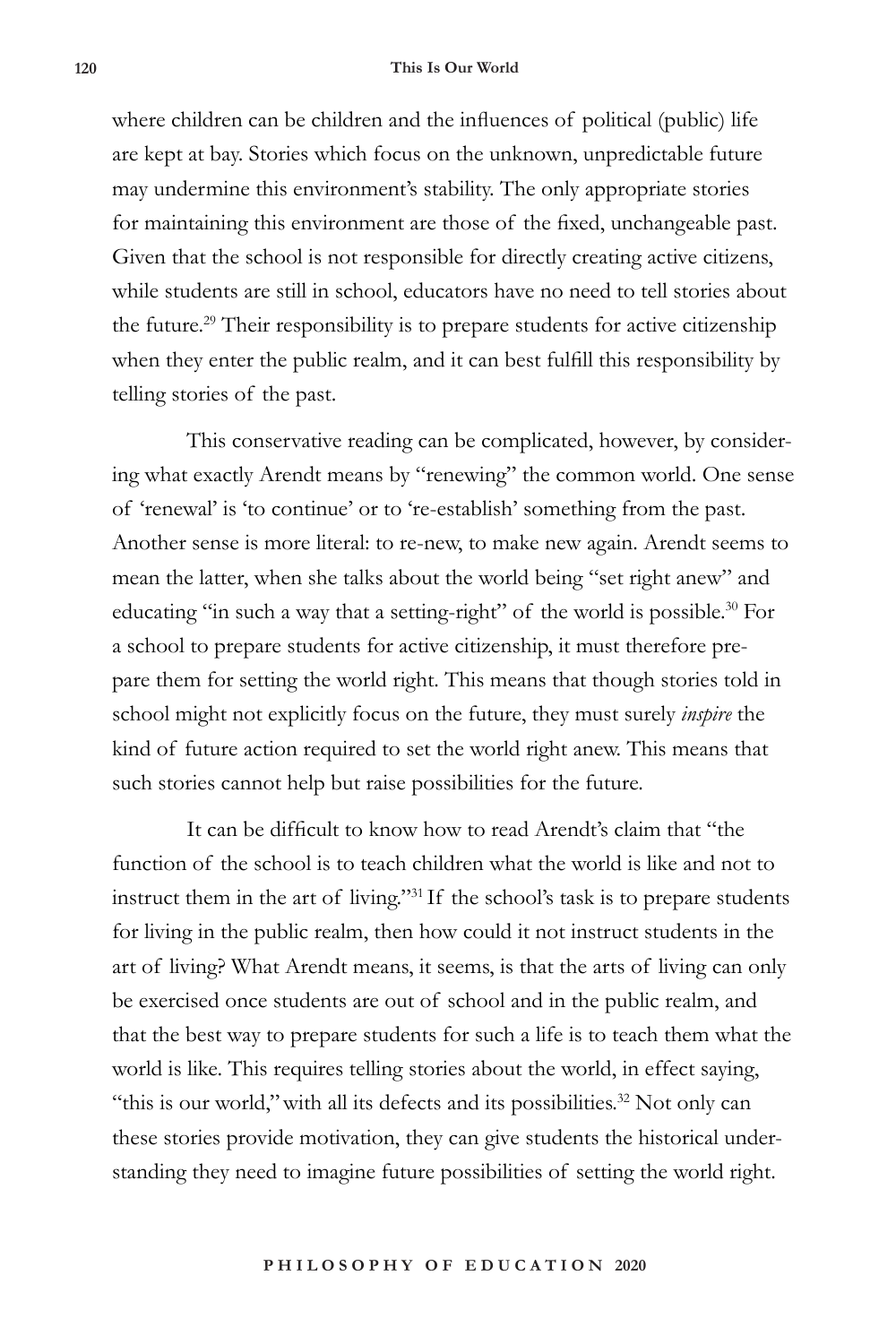### **CONCLUSION**

Given that students are not yet fully part of the public world, they need a sense of potential connection to that world if they are to eventually assume responsibility for it. This potential connection to the world, a connection which can fully bloom once students enter public life, takes the form of depth, vitality, and possibility. These human powers are inextricably linked and can be cultivated through storytelling. If students are to join us in the task of renewing our common world, then they must be appropriately prepared. Of course they need to be instructed in the skills required for labor and work, but if they are to engage in the highest form of human activity acting with others in the world —then they need stories to orient them, to give them a shared reference, and to give them a sense of possibility that the world can and should be renewed.

1 Hannah Arendt, "The Crisis in Education," in *Between Past and Future* (New York: Penguin, 2006), 193.

2 Hannah Arendt, "The Concept of History," in *Between Past and Future,* 44; Hannah Arendt, *The Human Condition* (Publication City: University of Chicago Press, 1998), 97 (emphasis added).

3 Hannah Arendt, *The Human Condition,* 9.

4 Arendt, *The Human Condition,* 192.

5 On the moral importance of embodying a narrative unity, see Alasdair MacIntyre, *After Virtue* (Notre Dame: University of Notre Dame Press, 1984), particularly Chapter 15. MacIntyre also suggests that students themselves should be encouraged to start seeing people's lives, including their own, as embodying narratives. See Alasdair MacIntyre and Joseph Dunne, "Alasdair MacIntyre on Education: In Dialogue with Joseph Dunne," *Journal*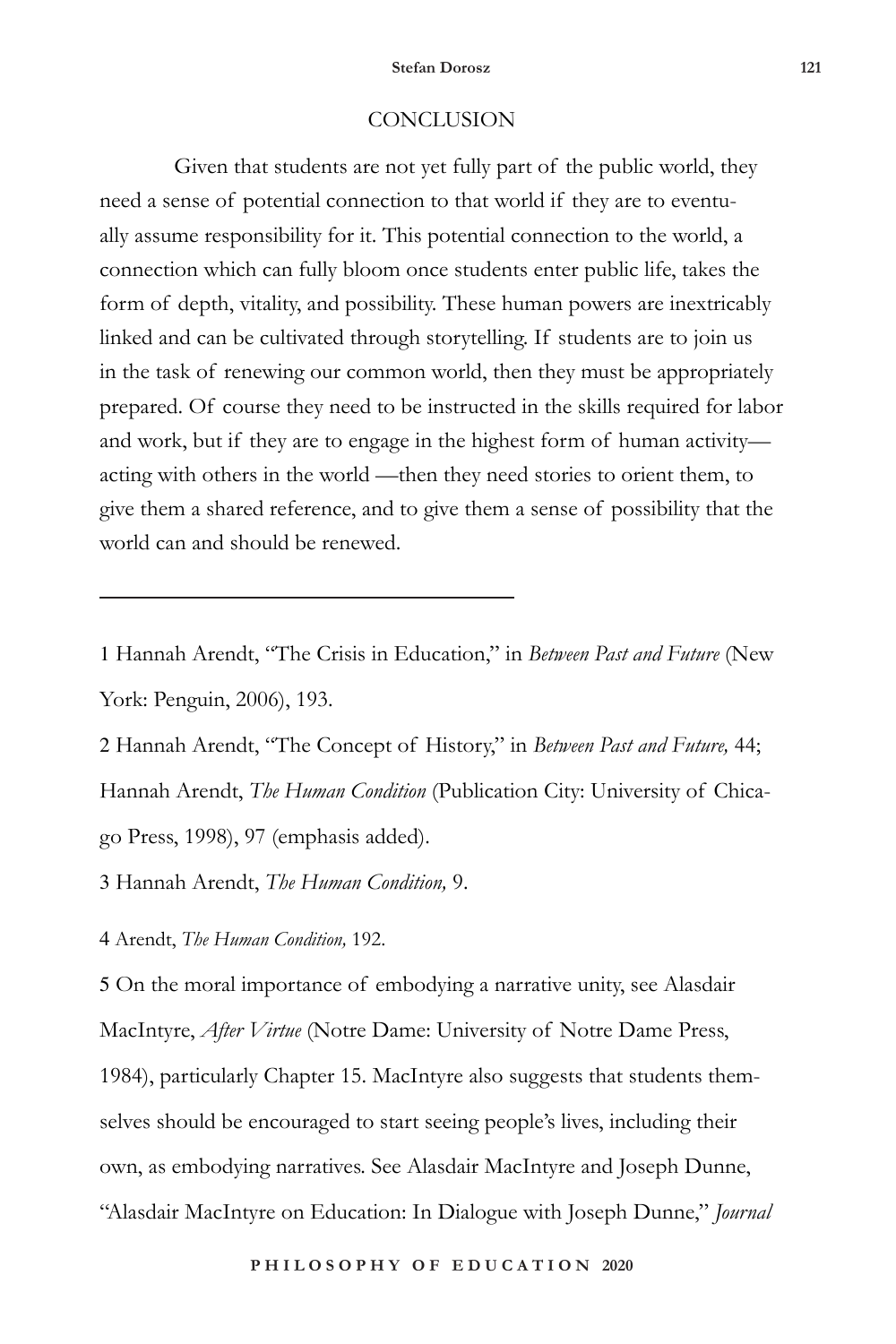*of Philosophy of Education* 36, no. 1 (2002): 1–19.

6 Lisa J. Disch writes that by stories, Arendt "means everything from the casual anecdotes told by friends over dinner or by parents to children, to novels and short stories, to the narratives and essays she herself wrote for *The New Yorker* and *Commentary."* from "More Truth than Fact: Storytelling as Critical Understanding in the Writings of Hannah Arendt," *Political Theory* 21, no. 4 (1993): 668; Arendt, *The Human Condition,* 184 (emphasis added).

7 Arendt, "The Concept of History," 44; "Preface," in *Between Past and Future,*  6; *The Human Condition,* 188.

8 Hannah Arendt, "Isak Dinesen: 1885–1962," in *Reflections on Literature and Culture,* ed. Susannah Young-ah Gottlieb (Stanford: Stanford University Press, 2007), 270–271.

9 Arendt, *The Human Condition,* 183.

10 Arendt, *The Human Condition*, 182 (emphasis in the original).

11 Arendt, "The Crisis in Education," 192.

12 Arendt, "The Concept of History," 61.

13 See Arendt, "The Crisis in Education," 192.

14 Arendt, "What is Authority?" in *Between Past and Future,* 94.

15 I owe this formulation to Michael H. McCarthy, *The Political Humanism of* 

*Hannah Arendt* (Lanham, Maryland: Lexington Books, 2012), 50.

16 Arendt, "The Concept of History," 48.

17 Arendt, "The Crisis in Education," 190.

18 See Arendt, "The Concept of History," 51–52.

19 Ann Chinnery notes that there has been a fairly recent shift in history ed-